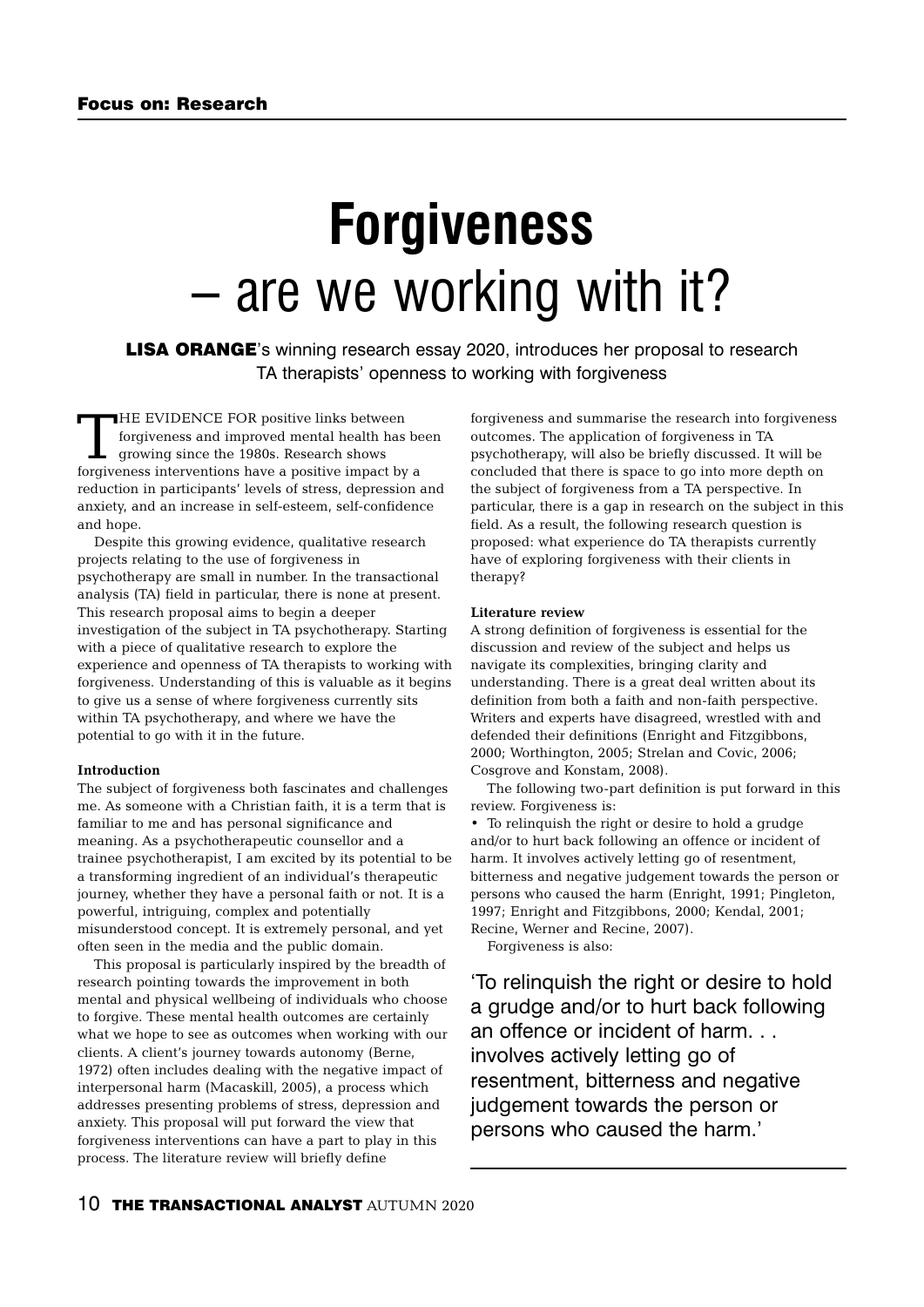# 'It is not difficult to comprehend why the idea of forgiveness instils such powerful negative reactions in people.'

• The fostering of positive feelings of empathy, compassion, generosity, grace and love for the perpetrator. (Enright, 1991; Wade and Worthington, 2005; Worthington, 2005)

After a first glance it is not difficult to comprehend why the idea of forgiveness instils such powerful negative reactions in people (North, 1998; Toussaint, 2017; Noor and Cantacuzino, 2018). For many the thought of having empathy for the person who has harmed them seems 'weak' (Anderson 1999; Harris and Thoresen, 2005) and inappropriate. Because of these natural responses to the idea of forgiveness, a further clarification of definition is needed (Wade, 2000). This is done by being clear about what forgiveness is not (Van Dyke and Elias, 2007): Forgiveness is not about denying, excusing or justifying the harm done. It is not about approving, ignoring, repressing, minimising or forgetting it. It is not discounting the appropriateness of the initial anger and resentment regarding the harm. It is certainly not about allowing the harm to continue (Van Dyke and Elias, 2007; Tutu, 2000; Enright and Fitzgibbons, 2000; Kendall, 2001; Freedman and Karifkar, 2016; Noor and Cantacuzino, 2018). Sometimes forgiveness can lead to reconciliation, when the injurer recognises the harm done and seeks to repair, however it is not a requirement (Enright et al, 1998).

# **Evidence showing the positive links between forgiveness and mental health**

The evidence for the outcomes of forgiveness are key to this proposal. Scientific study of forgiveness has grown exponentially since the 1980s. Figure 1 shows a summary of the mental health outcomes found across the all the research referenced as opposed to specific outcomes for each piece of research. It does not include every study completed to date, but it provides a broad sweep, including early and more recent studies. Baskin and Enright (2004), Lundahl et al, (2008), Wade et al (2014) and Akhtar and Barlow (2018) each provide helpful metaanalysis of forgiveness to date, with each providing conclusions that support the use of forgiveness for those working in mental health.

# **Working with forgiveness in psychotherapy and TA in particular**

The summary and conclusions of the presented research support the premise of my proposal, that the use of forgiveness in TA psychotherapy deserves more attention than it has been given, in literature and research,

| Ways in which<br>forgiveness positively<br>impacts on mental health                                                                                                                                                                                                                            | <b>Research references</b>                                                                                                                                                                                                                                                                                                                                                                                                     |
|------------------------------------------------------------------------------------------------------------------------------------------------------------------------------------------------------------------------------------------------------------------------------------------------|--------------------------------------------------------------------------------------------------------------------------------------------------------------------------------------------------------------------------------------------------------------------------------------------------------------------------------------------------------------------------------------------------------------------------------|
| Reduced:<br>Stress (and almost<br>eradication of)<br>Anxiety and trait anxiety<br>• Depression<br>• Anger and trait anger<br>• Hostility<br>• Vulnerability to drug use<br>• Fear of death<br>Neuroticism<br>Rumination<br>Fear                                                                | Al-Mabuk et al. 1995:<br>Freedman and Enright, 1996;<br>Coyle and Enright, 1997;<br>Fitzgibbons, 1998;<br>Enright and Fitzgibbons,<br>2000:<br>Krause & Ellison 2003:<br>Lin et. Al. 2004:<br>Lawler et al., 2005;<br>Luskin et. Al. 2006:<br>Harris et al., 2006;<br>Reed and Enright, 2006;<br>Toussaint et al 2008;<br>Browne, 2009; Messay,<br>Dixon and Rye, 2012;<br>Toussaint et al., 2016a;<br>Toussaint et al., 2016b |
| Increased/improved:<br>• Self-esteem<br>• Self-confidence<br>• Hope<br>• Optimism<br>• Sleep<br>Confidence in<br>relationships<br>Feelings of love<br>• Ability to control anger<br>• Capacity to trust<br>• Psychological health<br>• Freedom from the past<br>Mental and emotional<br>health | Freedman and Enright,<br>1996:<br>Al-Mabuk et al., 1995;<br>Berry et al, 2001;<br>Lin et al., 2004;<br>Baskin and Enright, 2004;<br>Maltby and Barber, 2005;<br>Reed and Enright, 2006;<br>Wade et al, 2013;<br>Toussaint et al., 2016a;<br>Toussaint et al., 2016b;                                                                                                                                                           |

**Figure 1:** Ways in which forgiveness positively impacts on mental health

including the consideration of its use in practice. Enright and Fitzgibbons (2000), who write extensively on the subject of forgiveness therapy, argue that therapists are well placed to work with forgiveness. Working with the impact of past hurts is familiar territory, therefore it is a natural progression for therapists, whatever the modality. While I agree with this, it is also noted that the use of forgiveness as part of treatment in therapy must be done with a measure of caution, consideration and preparation – as with any intervention. There isn't the space to discuss these areas of caution in detail, but TA can help us to assess how we might use forgiveness with clients ethically and safely.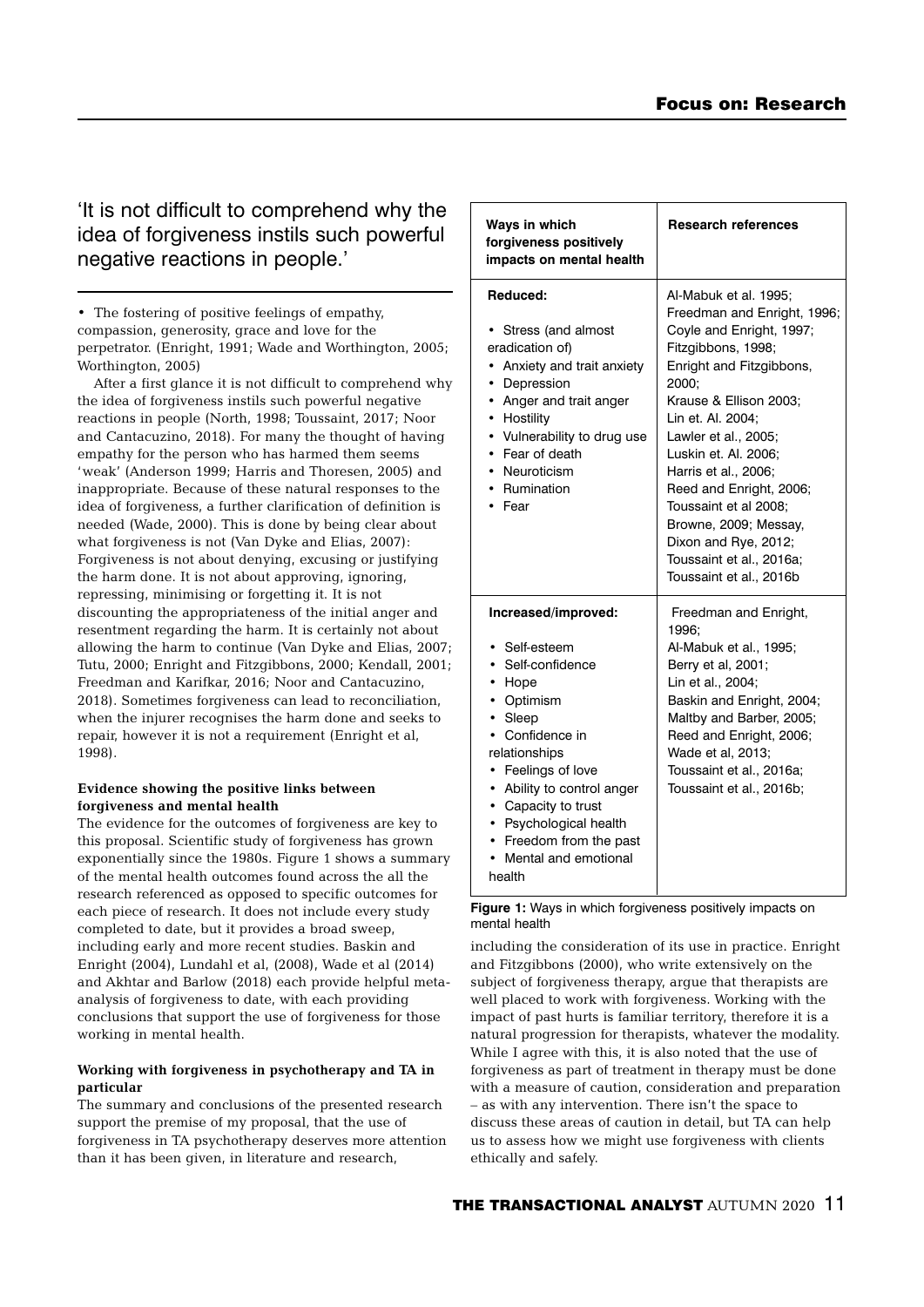

**Figure 2:** Cycle of premature forgiveness (Watts, 1998, p65)



**Figure 3:** Possible forgiveness contaminations

Forgiveness is a choice, and Watt's diagram (Fig.2) shows what can happen if a person forgives out of pressure or feeling they 'should' forgive.

Using TA theory we can assess whether there are any injunctions (Gouldings, 1976; Ransley, 2005) or drivers (Kahler and Kapers, 1974), Please Others, for example, influencing our clients' decision to forgive or not forgive, and which ego state is at play. We can think about what contaminations (Berne, 1961) around forgiveness might be at work (see Fig. 3) and English (1972) talks about an 'always forgive' racket. Sandage et al (2003) caution about possible confused motivations for forgiveness, such as fear, denial of anger or convenience.

TA also gives us a good framework to work safely with forgiveness in the 3 Ps, Permission, Potency and Protection (Crossman, 1996). The client takes Permission to behave and feel in a new way, one of which might be

to forgive, linking to choice. In forgiveness work psychological Protection with Potency will also be an important resource for the client from the therapist. Treatment planning and contracting are also essential, and I like Stewart's (2007) contracting question, 'is it safe?'. We need to consider the level of harm and trauma an individual has experienced, or may still be experiencing, and use our skill and knowledge around the timing of introducing the idea of forgiveness, if at all.

Looking specifically at forgiveness in TA literature, a small number of books and papers mention it directly, and others allude to it. *Transactional Analysis Journal* articles which specifically refer to forgiveness include Capers and Goodman (1983), Steiner (1996) and James and Goulding (1998) who acknowledge forgiveness is possible for clients, Lawrence (1983) values it from a faith perspective and Lewin (2000) and Joines (2019) touch on the relational impact. Steiner (2000) refers more frequently to forgiveness, but the paper focuses on apology, describing it as something that leads to forgiveness. Forgiveness is also mentioned at the end of Erskine's (1973) 'Treatment Stages', which are a guide in shaping treatment direction and endings. The sixth and final stage is titled – 'Parents are forgiven'. He says very little about this, except that the client is able to say, from each ego state, 'My parent did the best job they were capable of doing'. Forgiveness could be seen as an end goal from this perspective, but it is not elaborated on in that paper.

Although there are few detailed discussions about forgiveness in TA writing, I would say that TA theory in itself complements the forgiveness process. For example, two-chair work and the 'Parent Interview' (Mcneel, 1976) for helping the client to understand their parental figure in depth and, '…to awaken feelings of compassion that may allow the client to forgive the parent.' (Gayol, 2016, p135). The TA theories of Rackets (Berne, 1975; Wahking, 1998) and Games (Lapworth and Sills, 2011; Enright and Fitzgibbons, 2000) are also applicable to our understanding of forgiveness work.

There is so much more that can be said on this subject and space limits the discussion. However, it is clear that there is an opportunity for a deeper exploration of forgiveness in TA psychotherapy and I propose that part of this process be an exploration of TA therapists' experience of forgiveness work with their clients.

#### **Methodology**

For the proposed research I am planning a qualitative approach with a semi-structured interview (Fig. 4), rather than a structured questionnaire (Ransley, 2004). I realise the limitation of this in that the number of participants will be fewer, due to the time it takes to carry out the interviews. However, my hope is that this approach will enable the participants to 'emerge with feelings, ideas,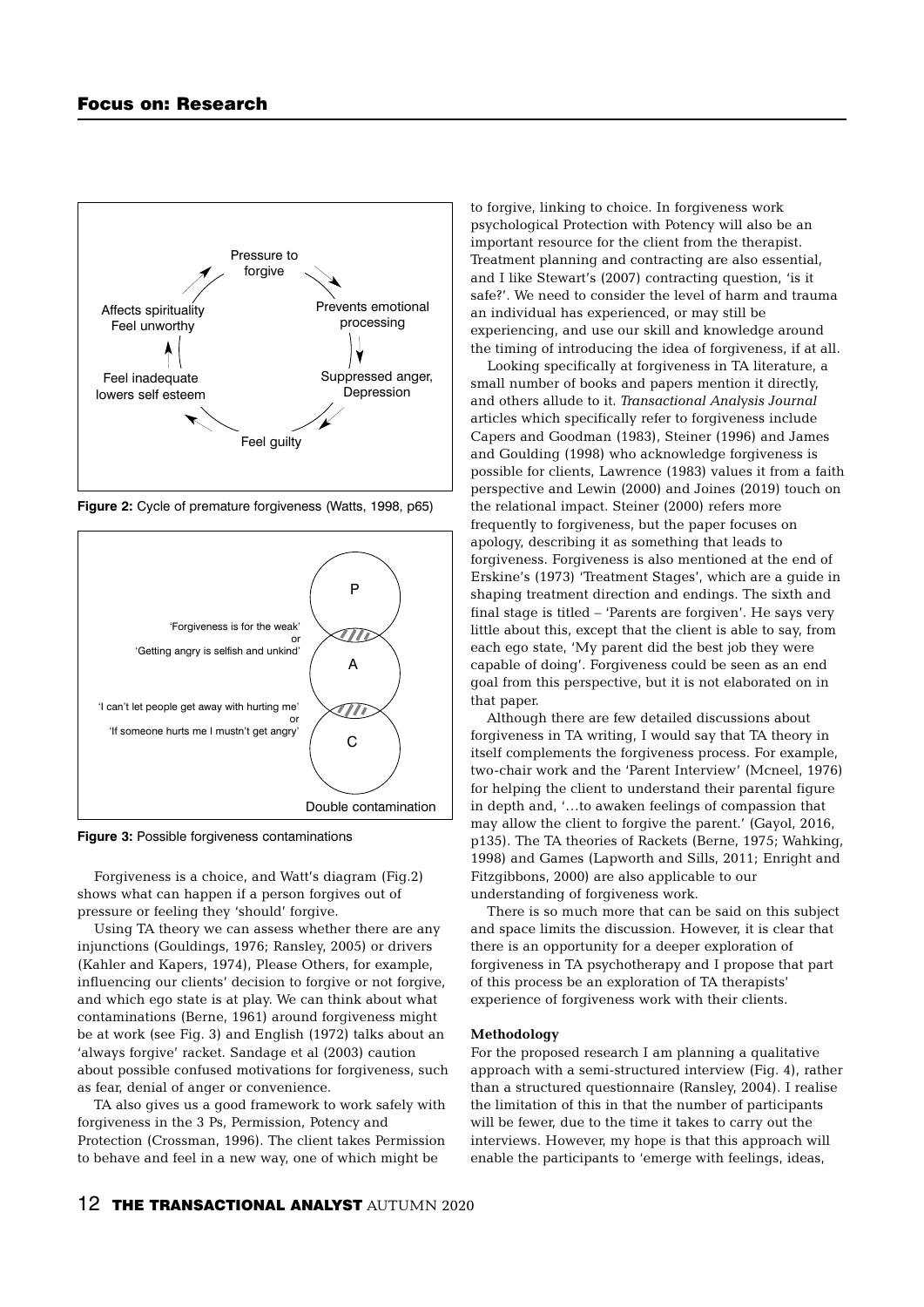# **Proposed questionnaire format**

What is your understanding of what forgiveness is?

What are your personal views about forgiveness?

Would you say you have a personal faith of any kind? If so, how does this influence your view of forgiveness, if at all?

Does working with forgiveness have a place in your work with clients? If yes, how?

If no, what are your reasons?

What do you see to be the benefits, if any, of working with forgiveness with clients?

What are your concerns, if any, around working with forgiveness with your clients?

Do you offer forgiveness work in your list of specialties/areas? Would you consider it after some training study?

Have you explored the concept of forgiveness in the therapy room before? If no:

What are your reasons? Would you be open to considering it?

**Figure 4:** Ways in which forgiveness positively impacts on mental health

described experience, opinions, views, attitudes and perspectives that have a breadth and depth to them, extending beyond that which a structured questionnaire would deliver.' (Davies, 2000, p152)

With regards to selection and recruitment. I would ideally like a broad selection within the qualitative method. By this I mean individuals with a range of views on forgiveness and faith. As well as variety in terms of age, ethnicity, and experience. This could be a challenge. However, informing potential participants about the study, to engage interest, is possible through strong links and ease of communication within the TA community. Another challenge may be engaging therapists who don't have a natural interest in the subject. How I present the research will be important, communicating my desired approach of curiosity and humility, to allay any concerns of potential criticism for views that don't support forgiveness.

# **Ethical considerations**

Key ethical considerations would be ensuring consent from the participants about the use of the information they give ensuring, as I have touched on above, that their views and opinions will be respected in my discussion of the research. Confidentiality is of importance for the therapist, but also for anything they may share relating to clients. I would need to think about how the questions engage the participants in talking about forgiveness outcomes, asking the participants to talk in general terms, rather than about specific clients, to ensure their confidentiality. This should not be difficult as the participants themselves have an ethical duty of confidentiality, but it will still be necessary for me to be specific about this.

# **Conclusion**

It is true that forgiveness is a sensitive, complex and often prickly subject, however, it is also exciting and brimming with potential. I have summarised the growing evidence linking forgiveness interventions with positive mental health outcomes, along with a brief summary of the subject across literature. I conclude that it is worth the time and energy needed to wrestle with the complexities of forgiveness and the benefits, challenges and obstacles to working with it in our therapy rooms. I hope that the proposed research will aid this process and I look forward to a deeper exploration of forgiveness in the field of TA.

# **References**

*Akhtar, S., Barlow, J. (2018) 'Forgiveness therapy for the promotion of mental wellbeing: A systematic review and meta-analysis' Trauma, Violence and Abuse, 19(1) https://www.bacp.co.uk/media/1631/bacp-therapy-todaymar10.pdf*

*Al-Mabuk, R. H, Enright, R. D. and Cardis, P. A. (1995) 'Forgiveness education with parentally love-deprived late adolescents' Journal of Moral Education 24(4) Anderson, A. (1999). Code of the street. Decency, violence and the moral life of the inner city New York. NY: Norton Baskin, T. W., Enright, R. D. (2004). 'Intervention studies on forgiveness: A meta-analysis'. Journal of Counselling and Development, 82(1)*

*Berne, E. (1961). Transactional Analysis in Psychotherapy. New York: Grove Press.* 

*Berne, E. (1972). Games People Play. UK: Penguin Bks. Berne, E. (1975). What Do You Say After You Say Hello? London: Corgi*

*Berry, J.W., Worthington, E.L., Jr., Parrott, L. III, et al (2001). Dispositional forgivingness: development and construct validity of the Transgression Narrative Test of Forgivingness (TNTF). Personality and Social Psychology Bulletin, 27* 

*Browne, P. E. (2009). 'Forgiveness therapy: A qualitative*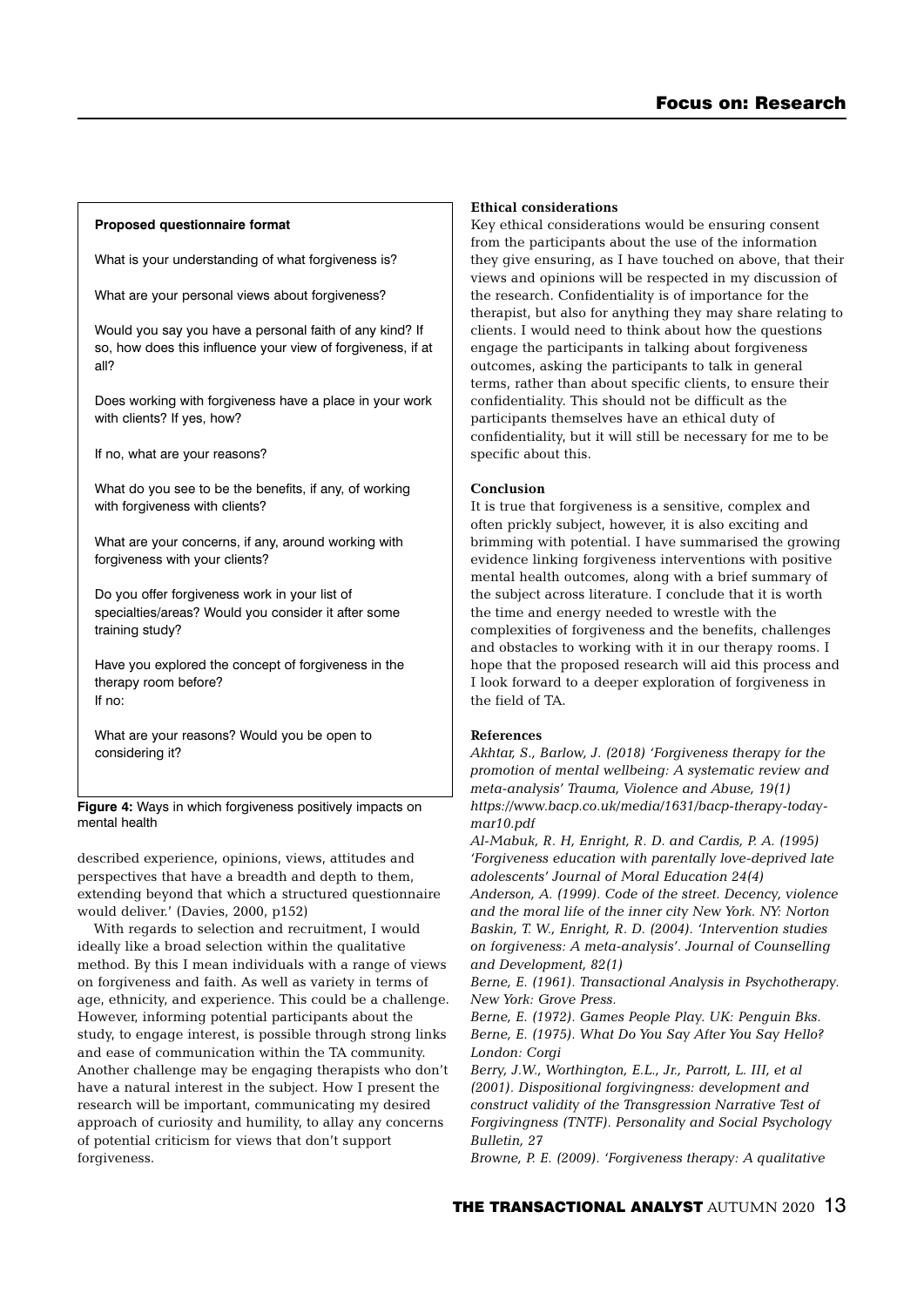*study of the forgiveness experience of people who have undergone forgiveness as a counseling intervention'. Dissertation Abstracts International, 70(4), 2566B. Capers, H. and L. Goodman (1983) 'The Survival Process: Clarifications of the Miniscript' Journal of Transaction Analysis 13 (3) 142-148.*

*Cosgrove, L., Konstam, V. (2008) 'Forgiveness and Forgetting: Clinical Implications for Mental Health Counselors'. Journal of Mental Health Counseling 30(1) Coyle, C. T. and Enright, R. D. (1997), 'Forgiveness intervention with postabortion men'. Journal of Consulting*

*and Clinical Psychology 65 (6) 1042- 1046.*

*Crossman, P. (1966) 'Permission and protection'*

*Transactional Analysis Bulletin 5(19) 152–154.*

*Davies, M. B. (2007) Doing a Successful Research Project – Using Qualitative or Quantitative Methods Basingstoke: Palgrave*

*English F. (1972) 'Rackets and Real Feelings – Part II' Journal of Transactional Analysis 2 (1) 23-25.*

*Enright, R., and The Human Development Study Group (1991) 'The moral development of forgiveness' in Kurtines, W., Gewirtz, J. (Ed.), Handbook of moral behavior and development. Hillsdale, NJ: Erlbaum.*

*Enright, R. D, North, J. (1998) (Ed.) Exploring Forgiveness. Wisconsin: Wisconsin Press*

*Enright & Fitzgibbons. (2000). Helping Clients Forgive: An Empirical Guide for Resolving Anger and Restoring Hope Washington: American Psychological Association.*

*Erskine, R.G. (1973) 'Six Stages of Treatment', TAJ, 3(3) Freedman, S. and Enright, D. E. (1996) Forgiveness as an intervention goal with incest survivors. Journal of Consulting and Clinical Psychology 64 (5) 983-92. Gayol, G. N. (2016) 'Changing transgenerational scripts' in Erskine R (Ed.) Transactional Analysis in Contemporary*

*Psychotherapy. London: Karnac. Freedman, R. G., Zarifkar, T. (2016) 'The Psychology of*

*Interpersonal Forgiveness and Guidelines for Forgiveness Therapy.' Spirituality in Clinical Practice 3(1)* 

*Goulding, R.&M. (1976) 'Injunctions, decisions and redecisions', TAJ 6(1)*

*Harris, A.H.S., Thoresen, C.E. (2005). 'Forgiveness, Unforgiveness, Health, and Disease' in Worthington, (2005)*

*Harris, A. H. S., Luskin, F., Norman, S. B., et al (2006) 'Effects of a group forgiveness intervention on forgiveness, perceived stress, and trait-anger' Journal of Clinical Psychology 26(6).*

*James, M., Goulding M. (2017) 'Self-Reparenting and Redecision'. TAJ, 29(1)*

*Jenkins, T. D. (2009) Forgiveness as a Healing Agent in Cases of Traumatic Violence B.A. (Criminal Justice), Park University.* 

*Joines, S. V. (2019) 'Transactional Analysis, the Judeo-Christian Tradition, and Religious Values'. TAJ, 49(2) Kahler, T., Capers, H. (1974) 'The miniscript', TAJ, 4(1)*

*Kendal, R.T. (2001). Total Forgiveness. London: Hodder and Stoughton.*

*Krause, N., Ellison, C.G. (2003). 'Forgiveness by God, forgiveness of others, and psychological wellbeing in later life'. Journal for the Scientific Study of Religion, 41 (1) Kurtines, W, Gewirtz, J. (1991) (Ed.) Handbook of moral behavior and development. Hillsdale, NJ: Erlbaum. Lapworth, P., Sill, C. (2011) An Introduction to*

*Transactional Analysis. London: Sage.*

*Lawler, K. A., Younger, J. W., Piferi, R. L, et al (2005) 'The unique effects of forgiveness on health'. Journal of Behavioral Medicine 28(2)* 

*Lewin, M. (2000). 'I'm not talking to you: shunning as a form of violence'. TAJ, 30(2)*

*Lin, W. F., Mack, D., Enright, R. D., et al (2004) Journal of Consulting and Clinical Psychology 72 (6) 1114-1121. Lundahl, B. W., Taylor, M. J., Stevenson, R. et al (2008) 'Process-based forgiveness interventions: A meta-analytic review' Research on Social Work Practice, 18(5)* 

*Luskin, F., Thoresen, C., Harris, A., et al. (2006). 'Effects of group forgiveness intervention on perceived stress' [Abstract]. Palo Alto, CA: Stanford Forgiveness Project. Macaskill, A. (2005). 'The treatment of forgiveness in counselling and therapy'. Counselling Psychology Review 20(1)*

*Maltby, J., Day, L., & Barber, L. (2005). 'Forgiveness and happiness'. Journal of Happiness Study, (6) 1–13. McNeel, J. R. (1976) ' The Parent Interview' TAJ 6(1) Messay, B., Dixon, L. J., & Rye, M. S. (2012). The relationship between quest religious orientation, forgiveness, and mental health. Mental Health, Religion & Culture, 15(3), 315-33.*

*Noor, M., Cantacuzino, M. (2018) Forgiveness is Really Strange. London: Singing Dragon.*

*North, J. (1998) 'The "ideal" of Forgiveness: A Philosophers Exploration' in Enright, R. D and North, J. (Ed.) Exploring Forgiveness Wisconsin: Wisconsin Press. Pingleton, J. P., (1997) 'Why we don't forgive: A biblical and object relations theoretical model for understanding failures in the forgiving process' Journal of Psychology and Theology 25 (4) 403-413.*

*Ransley, C. and Spy, T. (2004) Forgiveness and the Healing Process – A Central Therapeutic Concern e-Library. Taylor & Francis.*

*Recine, A. C., Werner, J.S., and Recine, L. (2007) 'Concept analysis of forgiveness with a multi-cultural emphasis' Journal of Advanced Nursing, 59, 308-316.*

*Reed, G. L. and Enright, R. D. (2006) 'The effects of forgiveness therapy on depression, anxiety, and posttraumatic stress for women after spousal emotional abuse'. Journal of Consulting and Clinical Psychology, 74(5), 920–929.*

*Sandage, S. J, Hill, P. C., and Vang, H. C. (2003)' Toward a multicultural positive psychology: Indigenous forgiveness and Hmong Culture'. Journal of Mental Health*